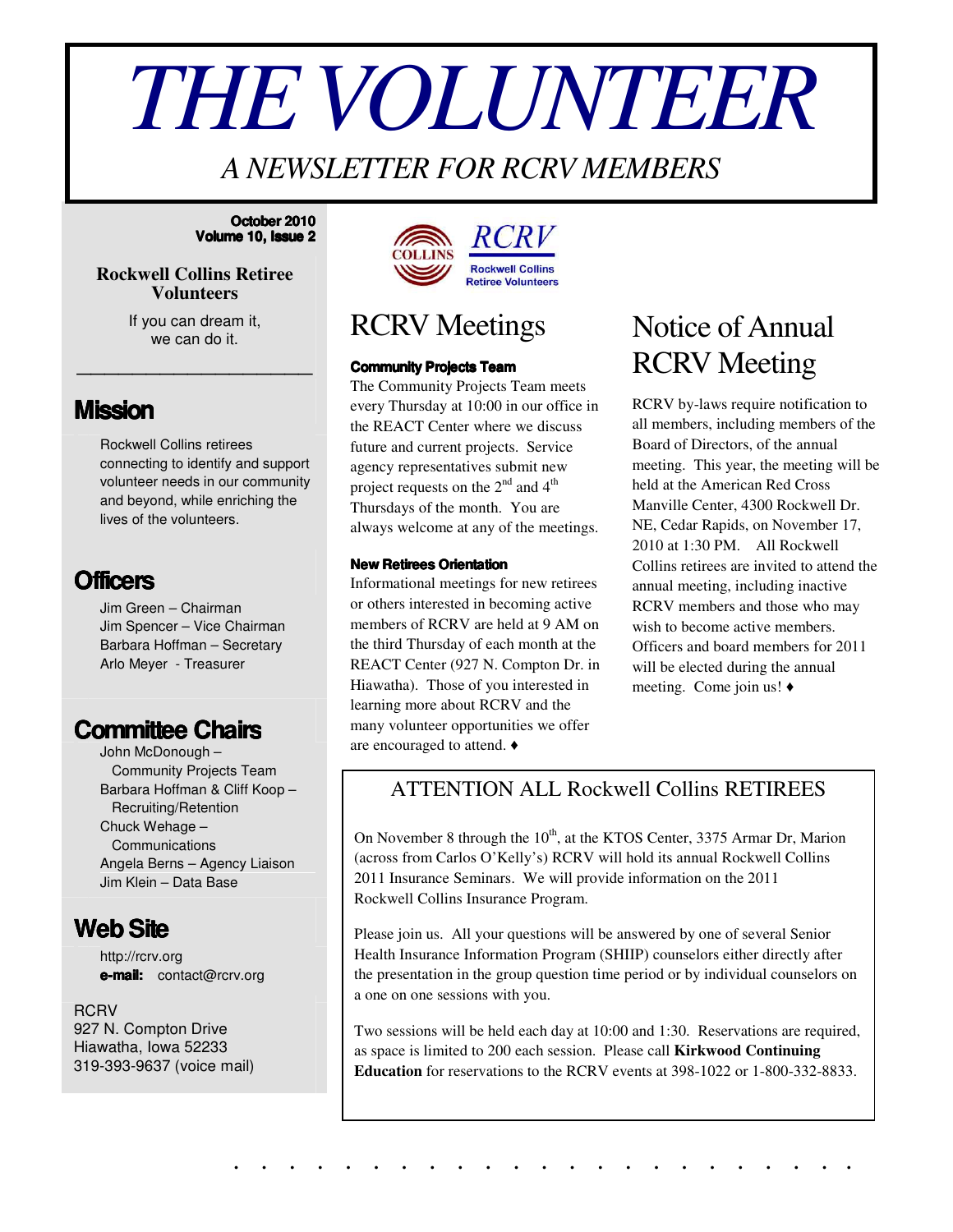## WHEELCHAIR RAMP **ACCESSIBILITY** PROGRAM – W.R.A.P.

In April 2005, a coalition of agencies and individuals came together to explore timely and cost-effective responses to aging and disabled populations in need of safe and effective home access via a wheelchair ramp. RCRV realized that individuals in need of a wheelchair ramp are in immediate crisis. Life in a wheelchair is not something one plans for; it wreaks havoc on one's mental, physical, spiritual, and financial health. Volunteers learned that people in need of a wheelchair ramp had multiple barriers, like funding sources and providers who could supply answers to their questions.

RCRV wanted to eliminate some of these barriers by mobilizing eastern Iowa's human service agencies that provide assistance for the disabled to work collectively to explore affordable and timely response for those in need of safe and effective home access. Thus, Wheelchair Ramp Accessibility Program - WRAP - was born!

WRAP first built ramps for low-income elderly who had home access needs. These volunteers designed and constructed the wheelchair ramps for the elderly who were eligible for the Elderly Waiver Fund (this fund paid for



Ramp construction

the ramp materials while RCRV provided design and labor). RCRV worked collaboratively with Aging Services, who connected volunteers with the elderly who needed help. Aging Services provides services that maintain, integrate and enhance the lives of seniors residing in Cedar Rapids, Iowa and surrounding communities.

RCRV volunteers learned that the demands for wheelchair ramps were tremendous, and not just for lowincome elderly but for all ages and financial capabilities. Recovering stroke and orthopedic patients, Iowa's disabled military veterans, amputees, and patients with chronic illnesses like Multiple Sclerosis are some of those individuals in need of wheelchair ramps.

Over the years, fifty individuals representing over 20 agencies have come to the table to find a solution. WRAP provides affordable, soundly built (with the intent of ADA guidelines), flexible home access on a timely basis for those in need regardless of age, income, or diagnosis. All design, construction, and labor needed for building a WRAP wheelchair ramp are provided by volunteers, primarily RCRV volunteers.

In 2009, 35 jobs were completed by seven designers:

- 27 Permanent Ramps Built
- 2 Temporary Ramp Installations
- 3 Ramp Repairs
- 2 Railing & Other Repairs
- 1 Ramp Removal for materials recycling/reuse

The total length of ramps built in 2009 is 856.5 ft (285.5 yds or 0.16 miles) The average volunteer hours per build: 45.4 hours

The average age of WRAP clients in 2009 was 66 years old (range: 4 - 91) WRAP built ramps in the following cities:



A completed ramp with the construction crew

- Cedar Rapids: 22
- Marion: 3
- Hiawatha: 3
- Atkins: 1
- Anamosa: 1
- Martelle: 1
- Swisher: 1
- Vinton: 1
- Lisbon: 1
- Springville: 1

WRAP is one of the many projects the RCRV volunteers are involved with actively. This program has grown tremendously due to the RCRV's passion and tenacious spirit to help those in need. WRAP is a unique organization its service is not duplicated in any part of Iowa. WRAP's long term goal is to expand outside of Eastern Iowa to the entire state.  $\triangleleft$ 

# Trail Counters

The following is a reprint of an article that appeared in the Linn County Trails Association newsletter Trail Connections, summer 2010

Linn County Trails Association maintains infrared counters to measure trail usage on several Linn County trails. You may have seen the blue, brown or white posts on either side of the trail. An infrared beam similar to the TV remote is sent from one of the posts and detected from the other post. When the beam is interrupted, a count is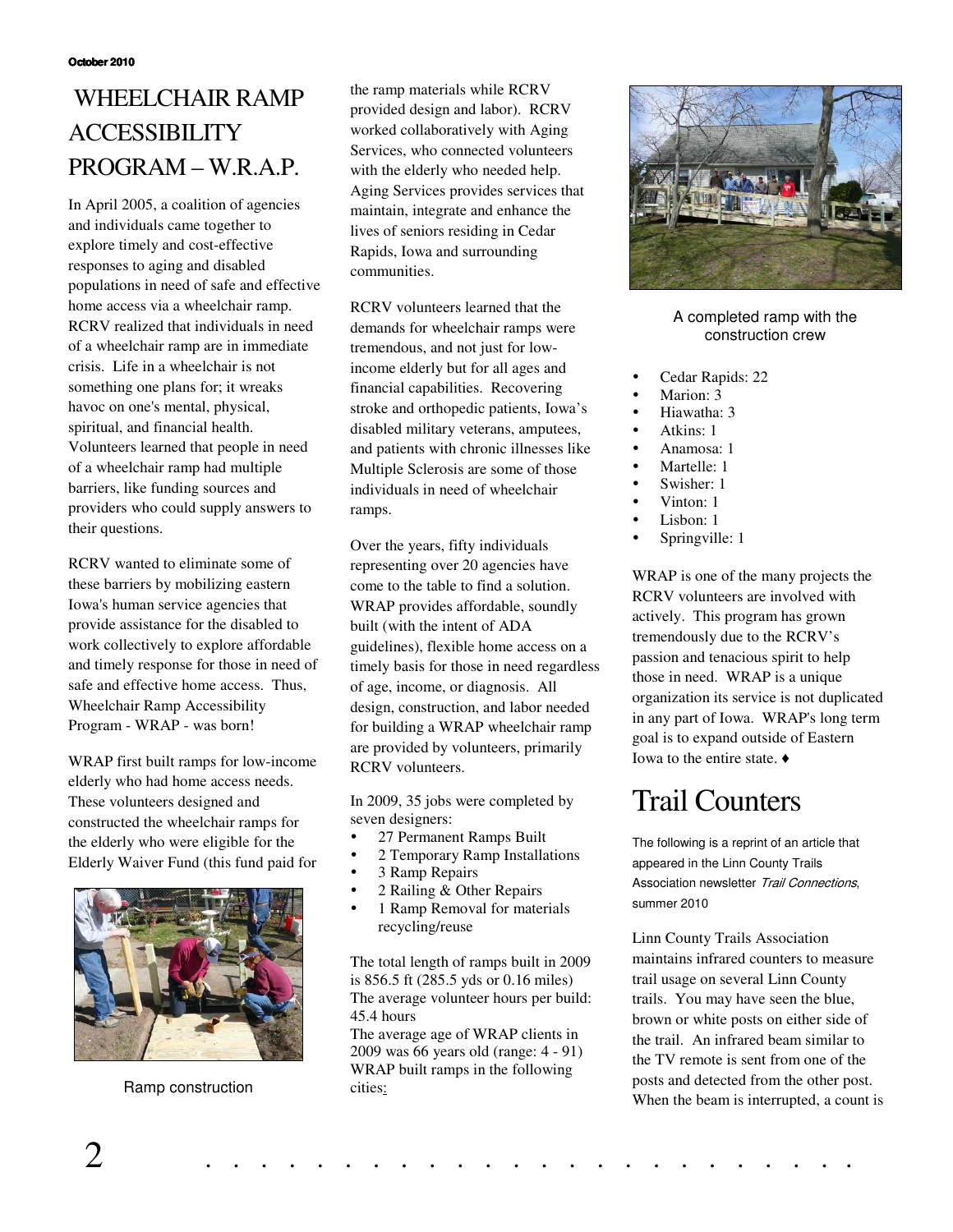#### **October 2010**

#### *(continued from page 2)*

recorded. The detector measures the beam interruption period and the time between interruptions to prevent false counts due to rain drops, swinging arms, and many other events that could produce multiple false counts.

In 2004 LCTA board member, Ron McGraw, requested that the Rockwell Collins Retiree Volunteers (RCRV) develop a method to count trail users. Dick Kittrell, a Rockwell Collins retired engineer, took the challenge and designed and built the trail counters in use today. (Ed: Mike Wilson, then president of LCTA, originally recognized the need for trail counters and was most instrumental in getting them developed.) The first ten were built from surplus boards and modified TV remotes. John Wauer, another Rockwell Collins retired engineer and LCTA board member, installed the trail counters and maintains the counts. The ten counters are now installed on trails throughout Linn County.



Trail counter posts on Cedar River Trail

Recently, Linn Area Mountain Bike Association (LAMBA) requested counters for their trails in Beverly Park. We went back to Dick and asked, "Can we build more?" In the mean time, John had designed and built an additional counter, but the design was very labor intensive and not practical for building lots more counters. The surplus boards were no longer available, so Dick designed the new counters from

scratch. Another RCRV member, Kay Nelson, then built the boards. Dick and Kay have volunteered many hours working on this project. We now have ten more counters; four for LAMBA and the rest for LCTA to use as spares and on NEW TRAILS! We owe Dick and Kay many thanks for their contribution.

The trail usage data provides hard data to demonstrate the importance of trails to the Linn County residents and visitors. This in turn justifies money for maintenance of trails, improvement of trails and construction of new trails. We rely on trail users to read and report the counts. You too can be a trail count reporter. When you pass one of the trail counter posts, stop and write down the 6 digit number shown in the window in the top of one of the posts and email it to trailcount@linncountytrails.org. Include the time, date, and location along with the count. Counters are now operating on the Cedar River Trail, Cedar Lake Trail, Cedar Valley Nature Trail, and Boyson Trail. Trail counters formerly installed on the Sac and Fox Trail are currently waiting for the trail to be reopened after the 2008 flood. To view trail usage history go to http://www.linncountytrails.org and click on Trails/Trail Usage.

## Please Join Us

This newsletter goes out to nearly 4000 Rockwell Collins retirees; 220 or so have signed up with Rockwell Collins Retiree Volunteers. The reasons for this seemingly lackluster participation are many, but certainly not for any lack of willingness to volunteer in the community. In fact, when I talk to "inactive" friends, fellow retirees, I learn that they serve on boards of nonprofits, help out at museums, care centers or hospitals, mow lawns at their church and are doing many other volunteer activities. They tell me they

have not joined RCRV because they are fully committed with their lives, and are already doing all the volunteering that they have time for. WELL, GUESS WHAT? **You don't need to go to any meetings, take on any more volunteer work if you don't want to. Just sign up and report your volunteer hours monthly or quarterly to Barbara Hoffman at 319-398-5372 or on RCRV.org under "Report your volunteer hours".**

#### **WHY DO IT?**

The only direct benefit of adding your hours to RCRV's total is the insurance. As a "station" of RSVP – Retired Senior Volunteer Program - members are covered for personal liability and medical while doing or traveling to volunteer activities. The insurance is secondary to your regular coverage, but you could cover your copay if you whack your thumb building a ramp, or got whiplash from hitting a deer on the way to or from a volunteer job. Those that report twelve hours per year are active members of RSVP and covered.

#### **WHY DO WE CARE?**

RCRV gets a great deal of support from Rockwell Collins – meeting facilities, publishing and mailing this newsletter, supplying materials, etc. As we increase our hours of community service, we can expect increased support from the company. By collecting the hours that you are already working, I know that the hours will go up dramatically. So far this year, we recorded over 23,000 hours from our 221 registered members. The real number is easily ten times that. If you are regularly volunteering, please consider filling out the form at our web site, rcrv.org by clicking on the "Become an active member …" link at the bottom of the home page. Or, if not on the web, just call Barbara Hoffman at 319-398-5372

. . . . . . . . . . . . . . . . . . . . . . . . 3